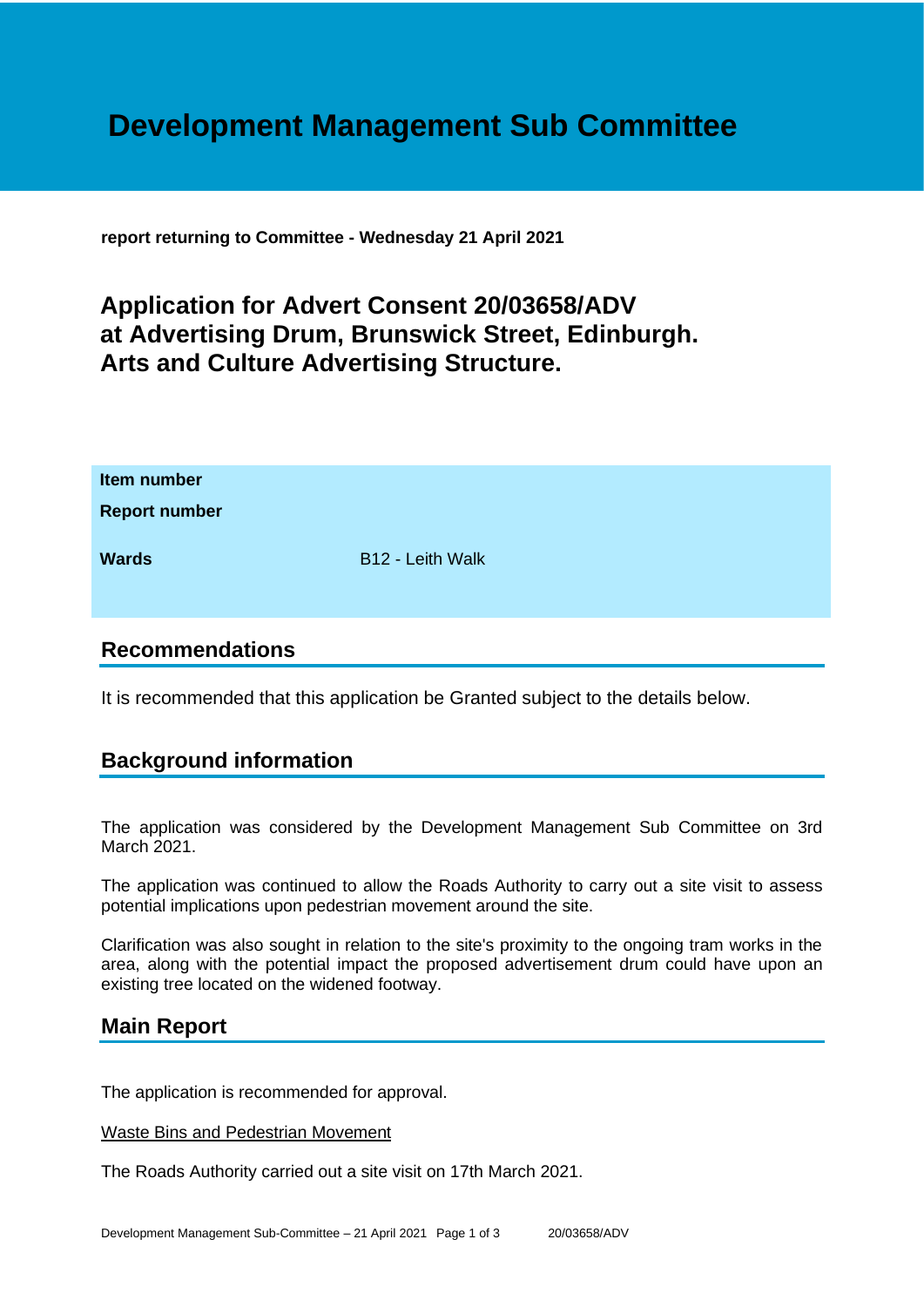The aim of the site visit was to confirm the location of the communal waste bins and assess the implications of the proposed drum on pedestrian movement around the drum, cycle racks and access to the bins.

The site visit found the communal waste bins correctly located on the road, along the double yellow lines.

It is confirmed that the distance between the proposed drum and the kerblines (beyond which the bins sit), the cycle racks, and the nearest building (Oddbins) all exceed the 2m footway width recommended by the Roads Authority.

Following the site visit, and given the above distances, the Roads Authority is satisfied that pedestrian movement within the area will not be impeded by the installation of the proposed drum. The Roads Authority confirm that there are no road or pedestrian safety concerns at this location.

#### Proximity to Tram works

In terms of the ongoing "Trams to Newhaven" development, the site does not fall within the boundary for these works and will not affected by these future tram works. The widened footway is shown to remain on the approved drawings.

Furthermore, given its position along Brunswick Street and set away from ongoing works, the proposed drum will have no impact upon the construction works for the tramline.

#### Existing Tree on Site

Clarification was sought with regards to the potential impact the proposed drum could have on the existing mature tree within the site.

The tree trunk is located further from the proposed drum position than the existing cycle racks and would sit to the right of the existing traffic sign. The tree's lowest siting branches would sit above the height of the drum.

The applicant has confirmed that tree already requires pruning to ensure that the traffic sign remains visible to drivers entering Brunswick Street. This existing pruning measures would also ensure that no branches would come into contact with the drum.

In light of the existing mitigation measures, the proposed advert drum will not be to the detriment of the existing tree.

#### **Conclusion**

The proposed advertisement drum will not be to the detriment of road or pedestrian safety or the amenity of the area. The existing tree on site will not be adversely affected by the proposal.

It is recommended that the application is granted subject to the conditions and informatives recommended in the Report of Handling presented to the Committee on the 3rd March 2021.